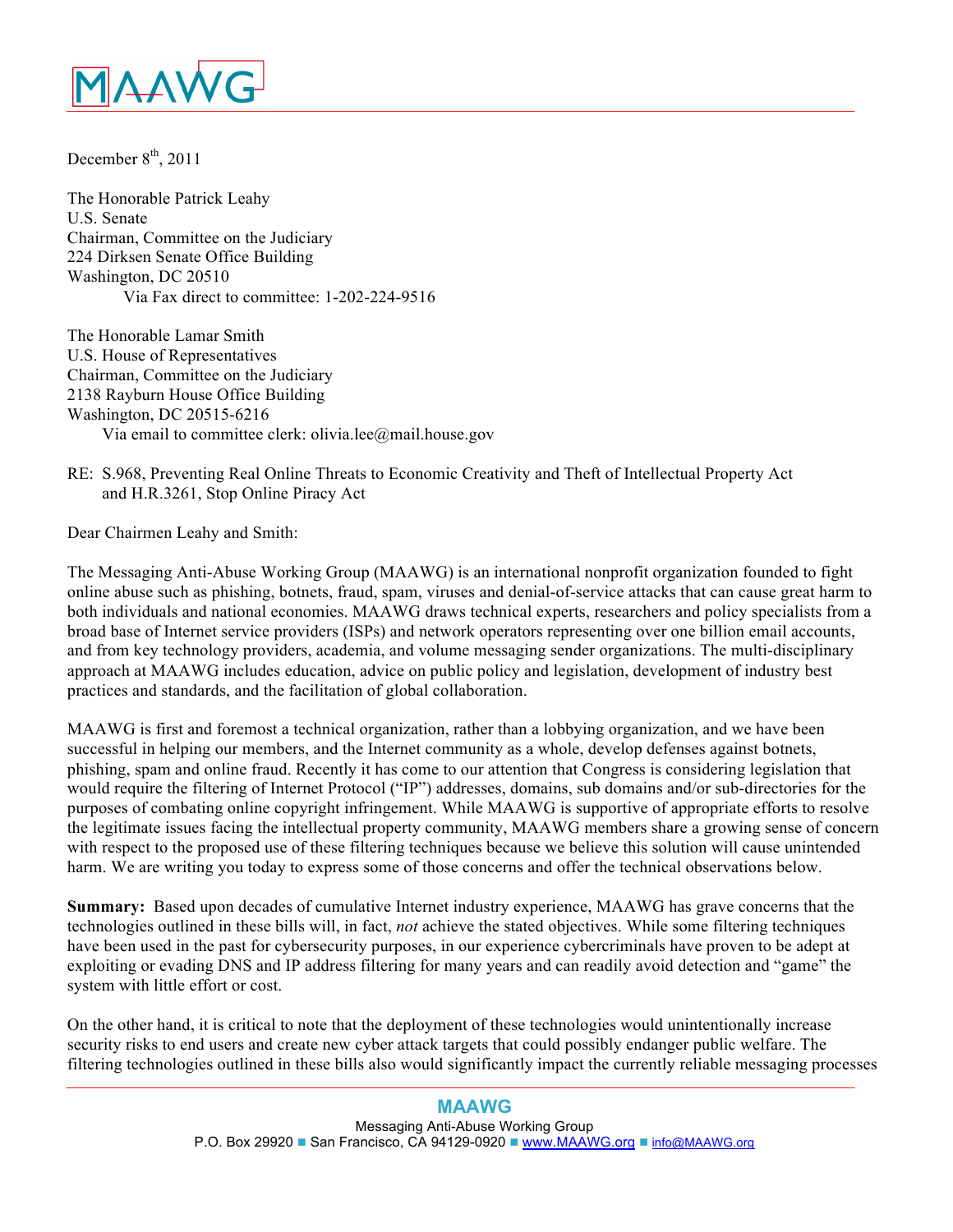## **MAAWG Comments on S.968 and H.R.3261,** December 8, 2011 **2**

that are depended on worldwide and would require drastic architectural changes to existing network operations. These bills, if passed in their present form, will make it exceedingly difficult – if not arguably impossible – to protect the Internet community from ongoing attacks on critical infrastructure, to block spam, child pornography and malware, and to prevent phishing attacks against individuals and commercial enterprises.

We further note the adverse behavioral affect these techniques will promote by providing incentives to those end users who still want to access this illicit content by circumventing existing controls and to those sites distributing infringing content who will employ techniques similar to those used by cybercriminals. Causing basic infringers to "step up their game" will only make it harder to detect, identify and prosecute or litigate their behaviors. If you indirectly drive users in these extreme directions, existing investigative methods will only work against the most unsophisticated infringers.

There are those who dismiss such concerns as esoteric technical issues only on the minds of a few engineers or of those who wish to change current copyright régimes. Nothing could be further from the truth. What follows are technical explanations of real-world criticisms regarding the measures you are considering, initiatives that will render current online protection measures useless. The practical consequences to the public and to international commerce by the implementation of these bills as they are currently written could not be more dire.

**Explanation:** With respect to the requirement to filter Internet Protocol addresses, domains, sub domains, and/or subdirectories, we offer the following detailed observations:

1. DNS filtering will make – at best – a limited contribution to the accomplishment of the Acts' goals while conveying very disconcerting risks to network security, stability, and performance. Copyright infringers and other cybercriminals can, and will, create technical alternatives to operator-run Domain Name Servers under the Acts' proposed technical controls and they will be able to register new domain names, at negligible cost and in mere minutes, turning the Acts' efforts to block their websites into nothing more than a trivial nuisance.

This has been proven over the years by the experience of the private sector. For the last decade, various technologies have been deployed within the private sector to limit or block the DNS resolution of illicit domain names in an effort to combat cybercrime. All the techniques in use, or that have been proposed, have known flaws that professional cybercriminals and copyright infringers could exploit to readily evade detection (for example, Domain-fluxing). Commercial services provided by Dynamic DNS (DDNS) operators often provide "domain tasting" or "free domain name" registration services that can enable cybercriminals or copyright infringers to rapidly hop from one domain name to the next. Research has shown that statically compiled blacklists, which are the traditional method of regulating DNS filtering, remain many weeks behind the initial assignment period during which the domain names are used for criminal purposes<sup>1</sup>.

It is also very likely that a segment of end users will continue to try to access the infringing content, regardless of any filtering efforts. Consequently, if this legislation results in a significant increase in DNS filtering it will also potentially create an incentive for users to evade DNS filters, especially since this can be easily done.

2. The alternative mechanisms that would be used to circumvent the controls in the Act can cause substantial collateral damage to law-abiding Internet users, merchants, government, and ISPs, and will expose legitimate Internet users to greater security issues. The range of threats to end users, networks, and organizations includes domain theft, spoofing, denial-of-service attacks, botnets, phishing, fraud, identity theft, and financial theft.

Regardless of whether domain names are blocked at the edge level, a straightforward alternative that copyright infringers would likely employ is to simply alter the default recursive DNS server settings of the end users device that would like to access sites with illegal materials. Recent examples of this in terms of security are the "DNSChanger" bot network<sup>2</sup> and rogue DNS redirection in Brazil.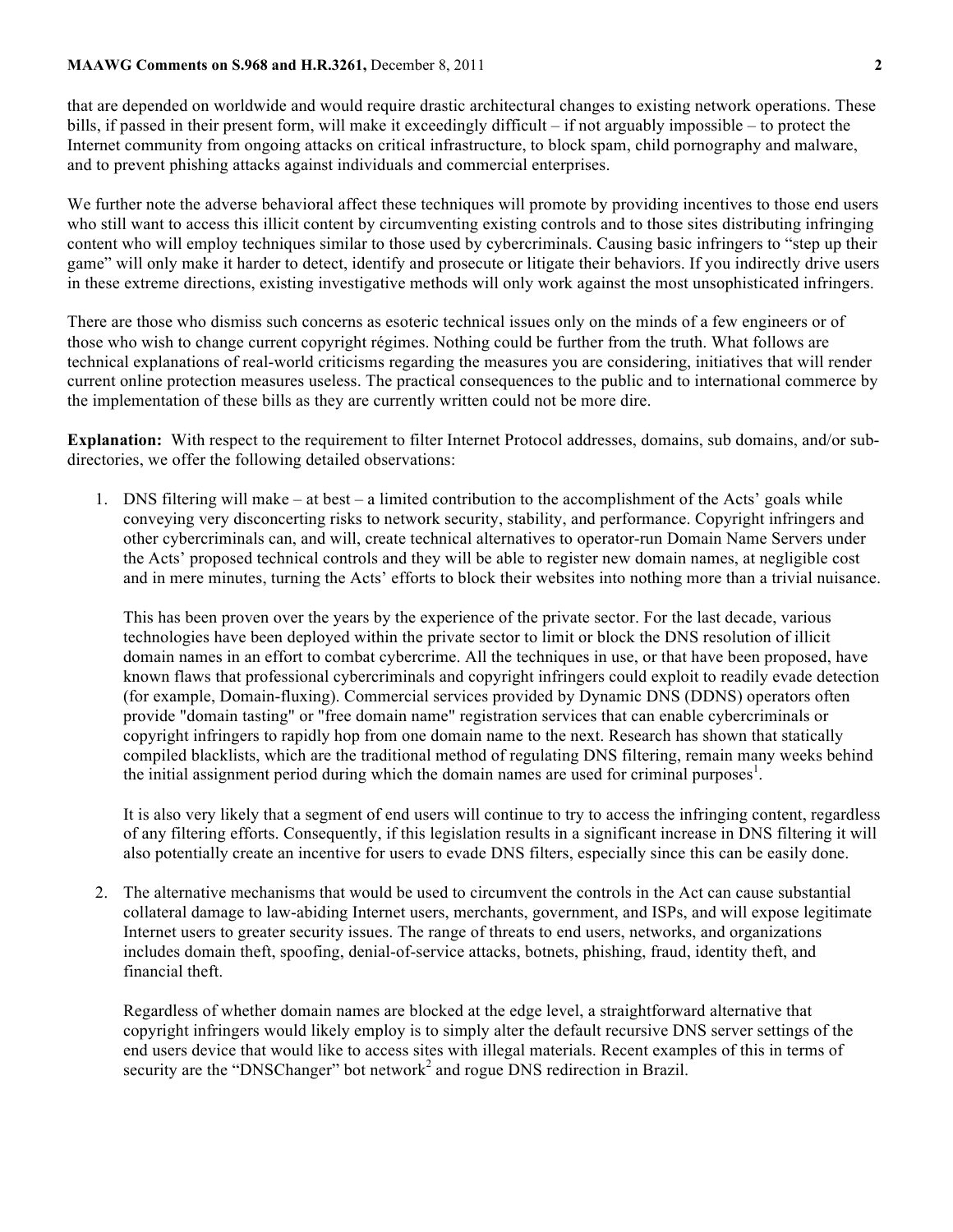If copyright infringers adopted such a tactic extensively, network operators and security personnel would find themselves in an increasingly untenable position as an "alternative" Internet ecosystem is constructed. End users impacted by this change would be routed through an alternative recursive DNS infrastructure. Cybercriminals could take advantage of this situation to distribute malware and route DNS resolutions from the infected devices through the criminals' infrastructure and subvert the communications for their own gain. For example, cybercriminals could launch man-in-the-middle attacks that intercept and decrypt encrypted communications. The research community has extensively studied the "DNS Poisoning" activities that would be required for enforcement of the  $Act^{3,4}$ .

Further, as cybersecurity is a shared responsibility, one infected machine can impact many others. Consequently, the damage will not be limited to only those individuals seeking infringing content but could potentially have a multiplying effect.

3. DNS redirection or filtering from an offending site to another site or Web page – even if that page simply contains text indicating it is a "rogue site" and therefore not accessible – is inconsistent with the design of other critically needed Internet security technologies such as the DNS security extensions, or what is referred to as DNSSEC. There are several security challenges threatening the DNS infrastructure today. One type is DNS cache poisoning which involves tricking a DNS server to cache false information; for example, associating a domain with an incorrect IP address that directs end users to a fraudulent website used to facilitate identity theft or other malicious activities. This type of attack is of concern to the Internet security community and DNSSEC was developed, starting as far back as the late 1990s, to add an element of validation to DNS requests to ensure the results returned to an end user are, in fact, the actual IP address associated with the requested site. The DNSSEC standard was completed by the Internet Engineering Task Force (IETF) in 2005 and the root zone was signed by the U.S. Department of Commerce, the Internet Corporation for Assigned Names and Numbers (ICANN) and Verisign in 2010.

The proposed DNS response suppression and/or redirection are technically indistinguishable from DNS cache poisoning by cybercriminals. Given that MAAWG and its members have been working to promote and deploy DNSSEC, as urged by the Department of Homeland Security and other agencies in the Executive Branch, and that networks, businesses, and users will soon start to rely upon DNSSEC for their security, Web browsing, e-commerce, and communications needs, we have concerns with legislation proposing measures incompatible with and undermining such key Internet security enhancements.

- 4. If DNSSEC is in operation when attempts are made to hijack, block or "poison" a DNS resolution, nonproperly crafted answers will be passed to the end devices that issued the resolution request, possibly overwhelming system resources. DNSSEC responses contain cryptographically verifiable content to ensure the integrity of the communications. If it is not possible to verify the integrity of the DNSSEC response, recursive DNS servers and end devices are expected to ignore or distrust the response and even retry the request. There is a computational and resource cost to verifying the integrity of every DNSSEC resolution. It is clear that the cascade affect of a rejection/retry process will cause major problems to the recursive DNS servers operated around the world as it would exponentially increase memory and CPU utilization, possibly causing them to eventually fail or requiring additional infrastructure to maintain the current level of performance.
- 5. Sustained, centralized lists of domain names to be filtered as part of the alerting protocol of SOPA creates a new and significant attack target and vector for hackers, criminals, and hostile foreign states engaged in cyberwarfare and espionage. Hacking into these centralized filter lists and adding a legitimate domain name to the list could create a denial-of-existence attack, which would deny service to a legitimate site for potentially tens of millions of users in one stroke. One can imagine the chaos that could result by denying the existence of irs.gov on tax day; senate.gov on election day; amazon.com on cyber-Monday; or email, instant messaging, or Voice Over IP (VoIP) domains in the event of a national emergency or major natural disaster.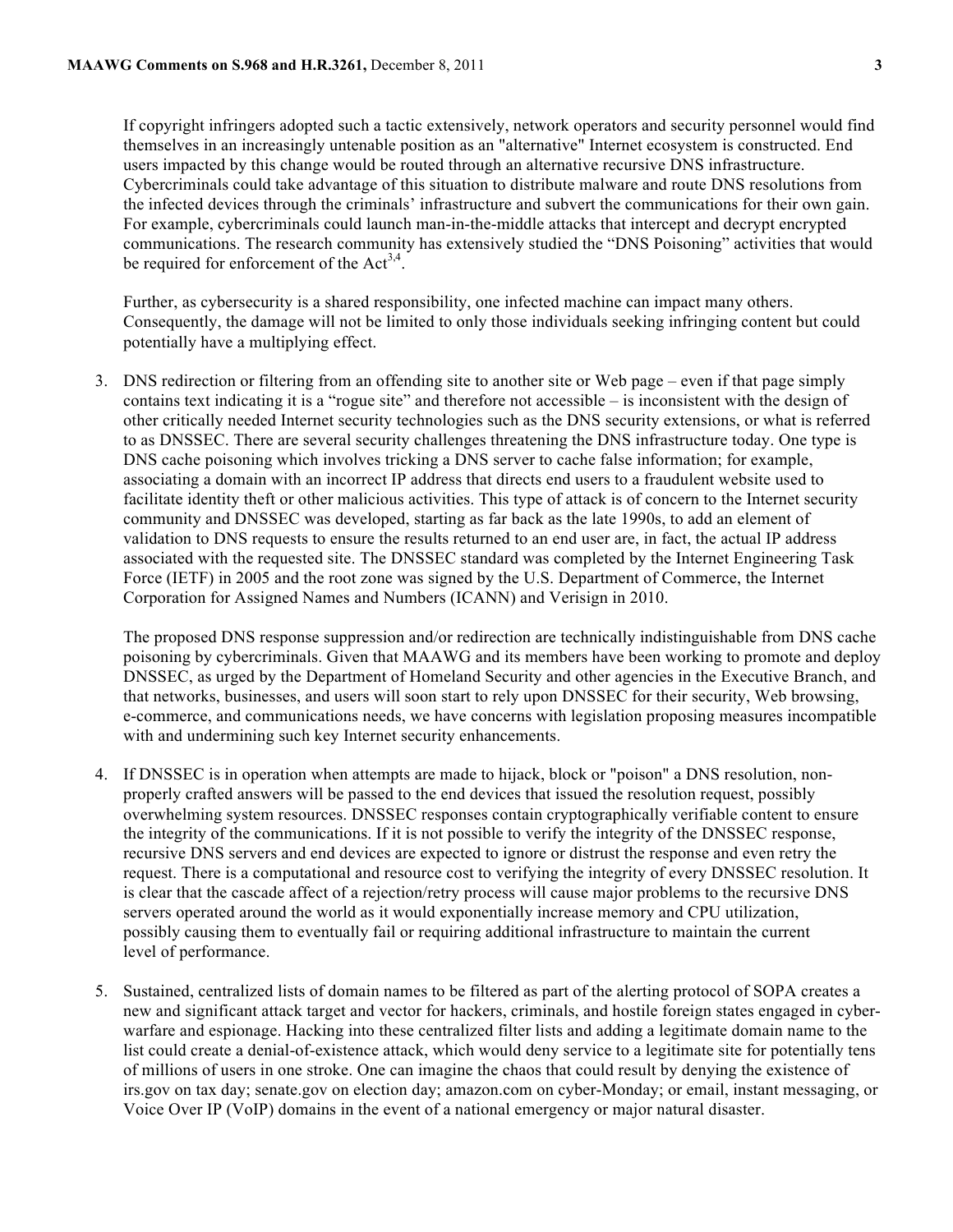The agile nature of known "flux-based" evasion techniques poses additional problems for static list-based approaches to content filtering and blocking – that is, false positives. As the cybercriminal is able to jump from one IP address to the next faster than the lists are updated and deployed, the next owners/users of the IP addresses are the ones who are actually subjected to the blocking, instead of the cybercriminal. If the cybercriminals were so inclined, they could subvert the IP blacklisting technology and turn it into an efficient denial-of-service (DoS) tactic for extortion purposes.

6. The common ISP infrastructure is not designed to process a large number of DNS exceptions or block a substantial number of IP addresses, leading to concerns of whether the proposed solutions would scale. Building a large number of exceptions into the DNS infrastructure could potentially impact the Internet's overall performance and reliability while creating operational concerns for many ISPs. Of course, email servers typically use IP blacklists as a first line of defense against spam and these lists usually contain millions of IP addresses. However, unlike the traffic passing on networks, spam filtering is not conducted in real time.

The problem is exacerbated because there are so-called "fast flux" techniques that cybercriminals use to rapidly cycle through many thousands of IP addresses at a time, some of which are tied to unwitting end users infected with malware. Filtering traffic of a great many IP addresses on a real-time basis will place a substantial burden on the existing infrastructure and will not work in practice. Moreover this will be further exacerbated by the current deployment of the next generation of IP addressing, IP version 6 (IPv6), which requires many more IP addresses and longer IP address strings be built into the blacklist. The same considerable impact would be created by performing DNS filtering on a more granular basis, such as at the sub-domain or sub-directory level, which may require a more substantial number of exceptions to be built into the DNS infrastructure.

7. Blocking access to specific sub-directories such as http://www.example.com/bad/, while allowing the similar http://www.example.com/good/, will require a fundamental shift in the architecture of the Internet in the United States. It will require a veritable sea change from current standard operating procedure. This architectural shift would be enormously expensive and error prone while slowing achievable broadband access speeds. Such content inspection also would likely be met with a high degree of user anxiety, especially given the powerful level of user tracking it would enable.

Successfully implementing URL blocking is more difficult than DNS blocking due to the complexity and fluidity of the underlying HTTP protocol, and the huge (and growing) number of evasion vectors. Maintaining extensive up-to-date lists of URLs to be blocked and filtered is many times more difficult than maintaining IP blacklists and domain name blacklists – both of which have consistently failed to stop professional cybercriminals. It would be trivial to apply evasion techniques, such as fast-flux, double-flux and domainflux, and implement agile "URL fluxing" technologies.

The forced adoption of such techniques would pose no significant pain to cybercriminals or others seeking to circumvent these controls but would cause considerable trouble for those charged with blocking and filtering illicit content as significant, new complexity would be added to the problem space. Accomplishing this in real time would require hardware-level implementations of efficient search algorithms that would economically parse such lists and block URLs, a need well beyond presently deployed commercial capabilities.

As tools to fight copyright infringement, DNS filters, IP address filters, and sub-directory filters will likely expose the Internet and its users to greater security risks and a broad range of other negative effects. Blocking by name or IP address in networks is not effective and does not scale well. It has not worked even in countries where the government directly controls the Internet.